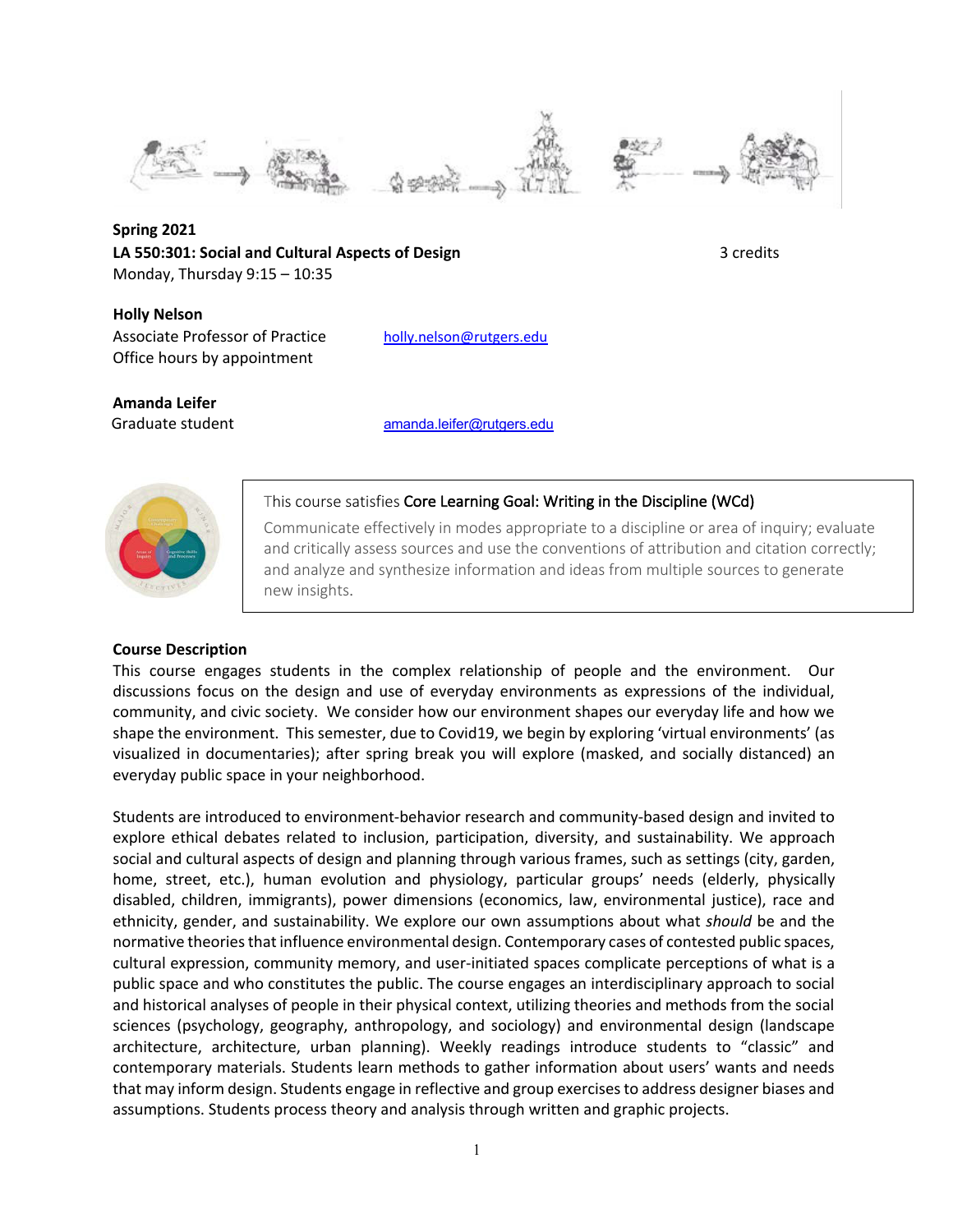This interdisciplinary approach to social and historical analyses of people in their physical context utilizes theories and methods from the social sciences (psychology, geography, anthropology, and sociology) and environmental design (landscape architecture, architecture, urban planning). Weekly readings introduce students to "classic" and contemporary materials. Students learn methods to gather information about users' wants and needs that may inform design. Students engage in reflective and group exercises to address designer biases and assumptions. Students process theory and analysis through written and graphic projects.

Course learning objectives include:

- a. Theory and Assumptions: Students will have a foundation in environment-behavior research and community-based design theory and be able to interpret public landscape design and use in terms of individual preference, social processes and cultural practices.
	- Personal bias
	- Territoriality

poverty • Immigrants • Seniors / elderly

- Personal Space
- Place/Placelessness
- Cultural landscape

• Class/ economic status/

- Insurgent space • Environmental
- determinism
- Normative theory
	- Environmental justice
- Empowerment
- Participation
- Design activism
- Safety / crime prevention

• Physical disability / ADA

- b. People in space: Students will be able to analyze intended and actual use of designed spaces in terms of different user groups.
	- Children / youth
	- Vulnerable populations
	- Ethnicity and race
	- Gender
- c. Evidence and Analysis: Students will be able to inventory and analyze social use of space through methods that communicate processes to be used to meet educational, discussion, and design goals.
	- Ethics in research • Self-reflection

• Observation

• Census

- Interview
- Activity settings/behavior diagrams
- Cognitive mapping
- Case Study

• Ethnography

• Homeless

- Participatory methods
- Design charrette
- Post occupancy evaluation
- d. Professional report and documentation of design: Students will generate clear professional essays and reports that summarize issues and findings
	- Framework / storyboarding
	- Diagrams and graphics

• Survey/questionnaire

- Coordination of graphic and written material
- Writing group discussions
- Formatting
- Peer critique
- Revision
- Rubric for assessment

### **Required Readings**

De La Pena, David, Diane Jones Allen, Randy Hester, Jeff Hou, Laura Lawson, and Marcia McNally. *Design as Democracy: Techniques for Collective Creativity.* Washington: Island Press, 2017.

Additional readings will be posted on Canvas.

- 
-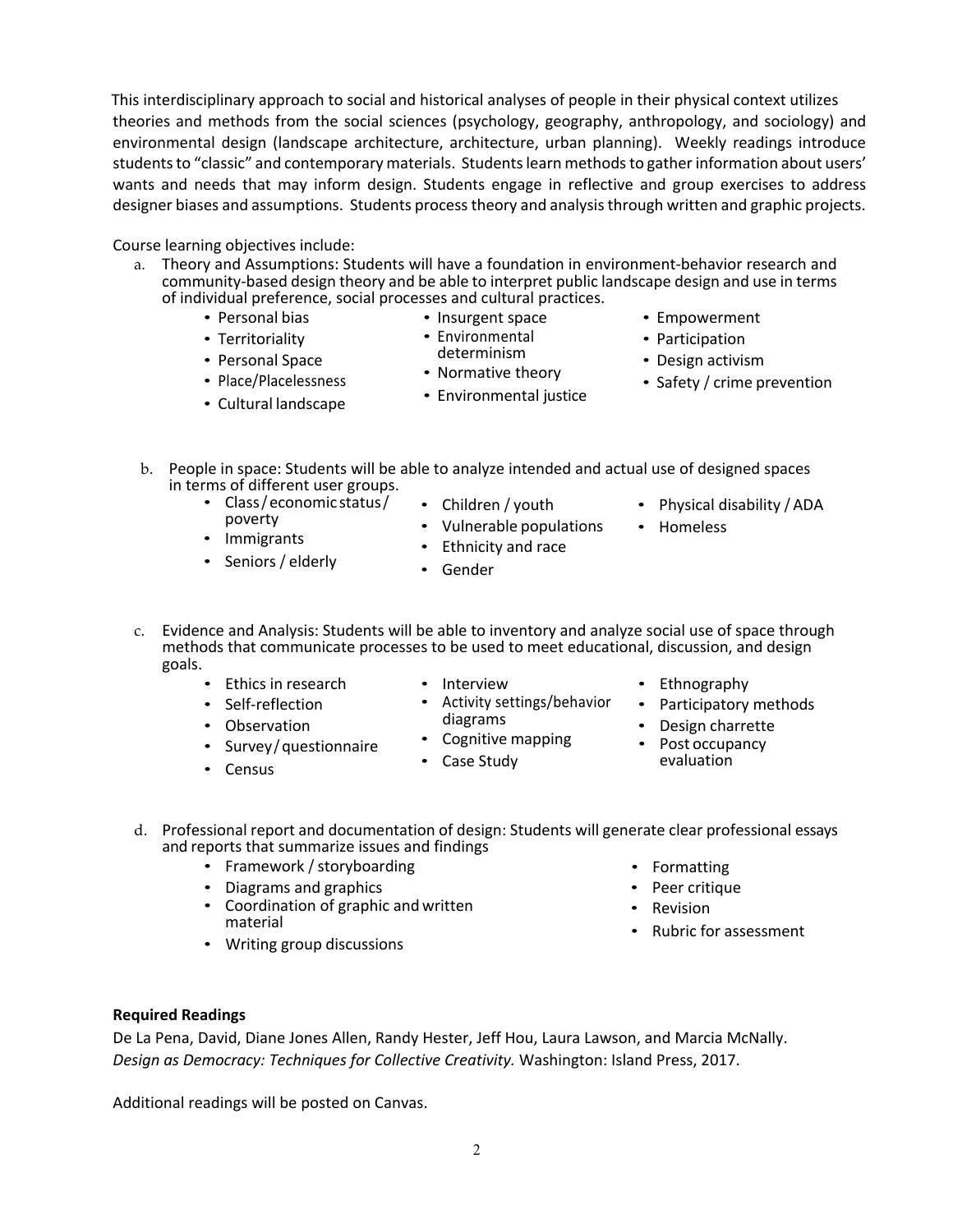## **Course Preparation, Attendance and Engagement**

The course is designed to engage students in active learning through discussion, exercises, and assignments. All course material is available on Canvas. Each week is considered as a module that includes lecture, preparatory readings, and exercises.

Lectures: All lectures will be made available on Canvas as notes.

Movies: Movies are available on Rutgers Kanopy, Netflix, and Amazon if you wish to re-watch them. Site Visits: After spring break, local site visits are expected to complete assignments.

It is essential that students come to class prepared to be full participants in class discussions and assignments. Students are expected to plan ahead for the course and read the syllabus to make sure they are prepared. All readings assigned for a lecture should be read before the start of that class period. The class is designed to build on student reflections from readings and exercises.

There will be a strict attendance policy. Students are expected to arrive on time and attend the entire class period. The only acceptable absences are health and family emergencies, and both require contacting the professor BEFORE the day of absence.

### **Assignments and Grading**

All work is expected to be turned into Canvas on or before the assigned due date. Please note the date and time that Canvas will be set to NO LONGER ACCEPT WORK as on time. Do not wait until last moment. Late work may be submitted on Canvas but will only be accepted and graded with prior written approval from the instructors and will receive a reduction in points per day that the submission is late. Repetitive late submissions reflect a larger issue to address and will result in significant grade reduction.

Exercises: 4 Short Essays provide a foundation for Project 2. These are 1-page reactions to the movies that visualize our 4 major topics (gentrification, surveillance, homelessness, and public housing). (16%)

Projects: Projects reflect larger, cumulative assignments.

| • Project 1: Environmental Autobiography                                           | (14%) |
|------------------------------------------------------------------------------------|-------|
| • Project 2: Socio-critical Essay (based upon selected topic)                      | (35%) |
| • Project 3: Socio-critical Case Study (visualized report about an everyday place) | (35%) |

Please note that work completed as exercises will be regraded as part of Projects 2. *This is a writing course and requires students to do iterations of work that show progress and improvement. Incomplete work will have a compounding impact on the final course grade.*

Extra credit: there may be a couple extra credit assignments created. These will be added to final grade at end of semester.

### **Academic Integrity Policy**

Every member of the community bears a responsibility for ensuring that the highest standards of academic integrity are upheld. Only through genuine partnerships among students, faculty, staff, and administrators will the University be able to maintain the necessary commitment to academic integrity. Please look at the full description at http://academicintegrity.rutgers.edu/. The website includes definitions of cheating, plagiarism, paraphrasing, multiple submission, fabrication, facilitating cheating or plagiarism, denying others access, and fair use of citations and common knowledge.

**Final Letter grades** use the following scale:

 $x > 90$  A  $90 > x > 87$  B+  $87 > x > 80$  B  $80 > x > 77$  C+  $77 > x > 70$  C  $70 > x > 60$  D  $x < 60$  F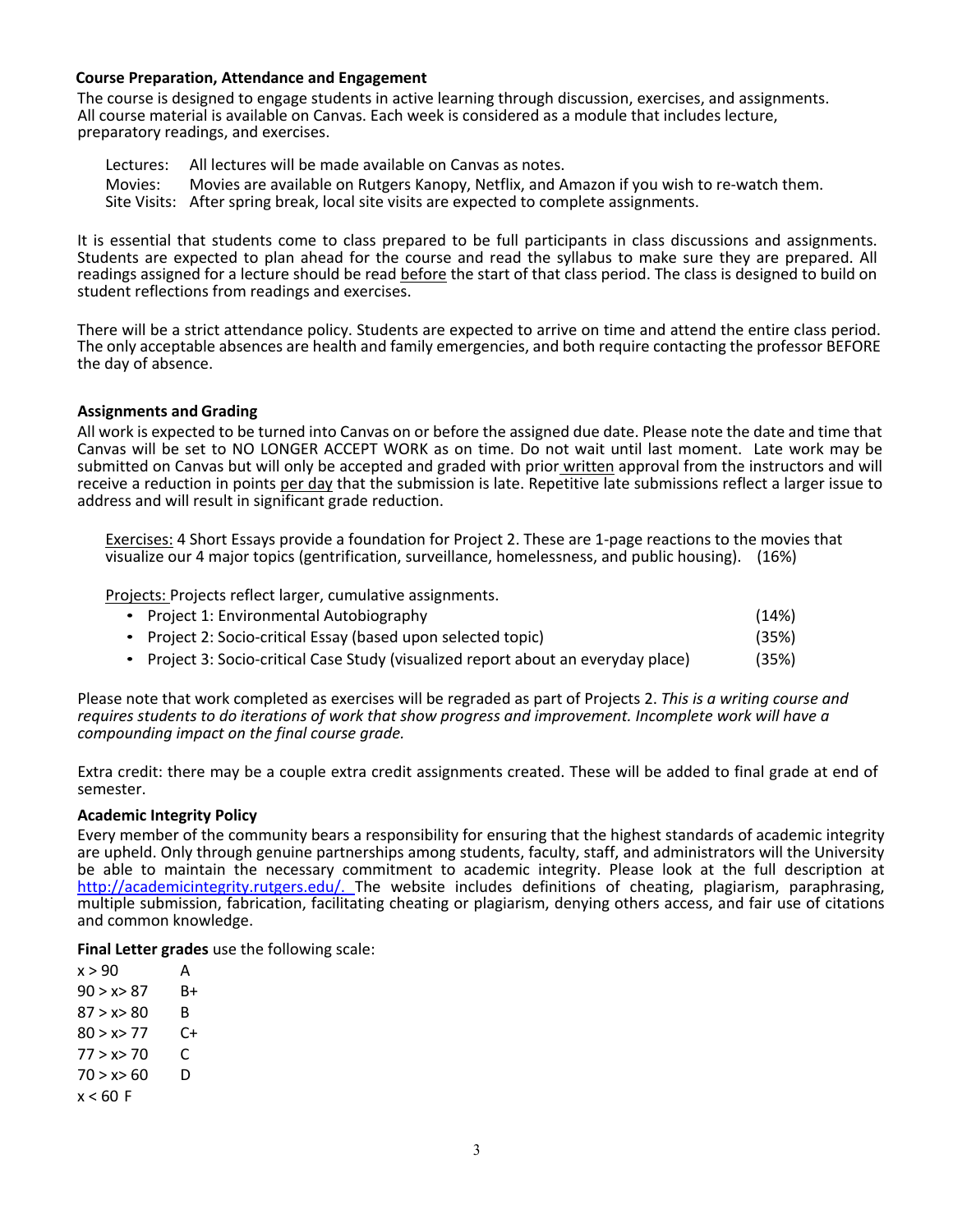While the assignment of grades is ultimately the purview of the instructor, the department uses the following guideline for understanding appropriate grading in its courses:

A – Outstanding –This not only means fulfilling the requirements, but impressing and going beyond the initial expectations of the project. The student has demonstrated a superior grasp of the subject matter coupled with a high degree of creative or logical expression, and strong ability to present these ideas in an organized and analytical manner.

B – Very Good – The student has demonstrated a solid grasp of the material with an ability to organize and examine the

material in an organized, critical, and constructive manner. The projects and in‐class performance reveal a solid understanding of the issues and related theories or literature.

C – Acceptable –The student has shown a moderate ability to grasp concepts and theories for the class, producing work that , while basically adequate, is not in any way exceptional. This performance in class display a basic familiarity with the relevant literature and techniques.

D – Unacceptable – The work demonstrates a minimal understanding of the fundamental nature of the material or the assignment with a performance that does not adequately examine the course material critically or constructively. Students cannot graduate from the Landscape Architecture program with 2 D's in required 550 classes.

F – Failure – The student has demonstrated a lack of understanding or familiarity with course concepts and materials. Their performance has been inadequate. Failure is often the result of limited effort and poor attendance which may indicate that the student is not in the proper field of study.

## **Learning Centers**

The Learning Centers provide centralized academic support services to cultivate students' skills, strategies, and behaviors that lead to academic persistence and lasting success. If you need help with writing, you may find the Learning Center Writing Coaching programs useful. https://rlc.rutgers.edu/studentfind the Learning Coaching. Please note that the Writing Center does not support courses that are not part *of the Writing Program (Expository Writing and Basic Composition).*

## **Student Wellness Services**

Just In Case Web App: http://codu.co/cee05e. Access helpful mental health information and resources for yourself or a friend in a mental health crisis on your smartphone or tablet and easily contact CAPS or RUPD.

- Counseling, ADAP & Psychiatric Services (CAPS): (848) 932-7884 / 17 Senior Street, New Brunswick, NJ 08901/ www.rhscaps.rutgers.edu/. CAPS is a University mental health support service that includes counseling, alcohol and other drug assistance, and psychiatric services staffed by a team of professional within Rutgers Health services to support students' efforts to succeed at Rutgers University. CAPS offers a variety of services that include: individual therapy, group therapy and workshops, crisis intervention, referral to specialists in the community and consultation and collaboration with campus partners.Violence Prevention & Victim Assistance (VPVA): (848) 932-1181 / 3 Bartlett Street, New Brunswick, NJ 08901 / www.vpva.rutgers.edu/.<br>The Office for Violence Prevention and Victim Assistance provides confidential crisis intervention, counseling and advocacy for victims of sexual and relationship violence and stalking to students, staff and faculty. To reach staff during office hours when the university is open or to reach an advocate after hours, call 848-932-<br>1181.
- Disability Services: (848) 445-6800 / Lucy Stone Hall, Suite A145, Livingston Campus, 54 Joyce Kilmer Avenue, Piscataway, NJ 08854 / https://ods.rutgers.edu/. Rutgers University welcomes students with disabilities into all of the University's educational programs. In order to receive consideration for reasonable accommodations, a student with a disability must contact the appropriate disability services office at the campus where you are officially<br>enrolled, participate lime in an intake interview, and provide documentation: in an intake interview, and provide documentation: https://ods.rutgers.edu/students/documentation-guidelines . If the documentation supports your request for reasonable accommodations, your campus's disability services office will provide you with a Letter of Accommodations. Please share this letter with your instructors and discuss the accommodations with them as early in your courses as possible. To begin this process, please complete the Registration form on the ODS web site at: https://ods.rutgers.edu/students/registration-form.
- Scarlet Listeners: (732) 247-5555/ http://www.scarletlisteners.com/. Free and confidential peer counseling and referral hotline, providing a comforting and supportive safe space.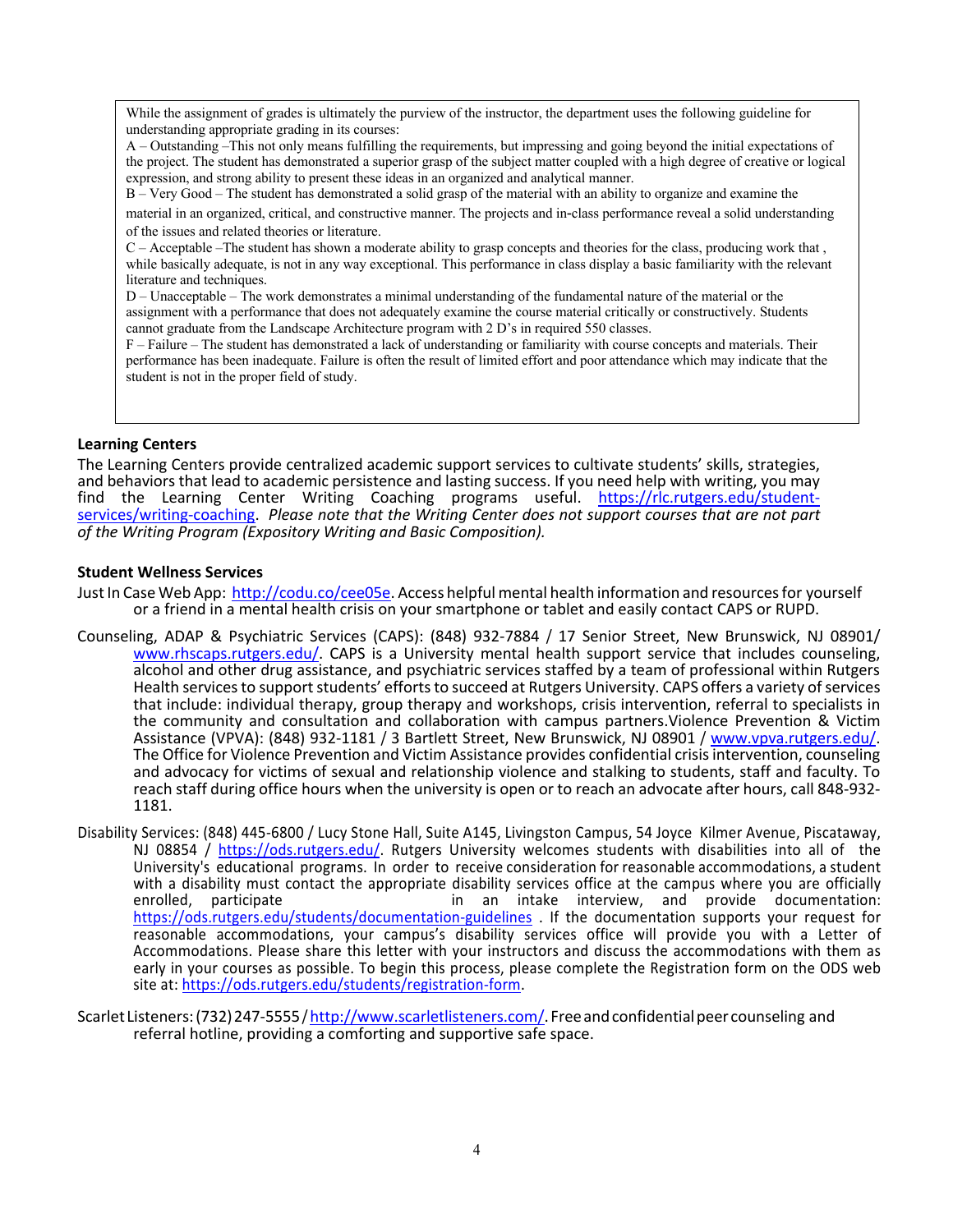|               |                               | <b>301 SCHEDULE</b>                                                                                                    |                        |                                |
|---------------|-------------------------------|------------------------------------------------------------------------------------------------------------------------|------------------------|--------------------------------|
| <b>DATE</b>   | <b>LECTURE</b>                | <b>IN-CLASS</b>                                                                                                        | <b>PROJECT</b>         | <b>ASSIGNMENT</b>              |
| <b>TH</b>     | Overview +                    | J.B. Jackson, Figure in a Landscape 47m                                                                                | PR <sub>1</sub>        | 8-10 spaces:                   |
| 1.21          | assignment                    | https://www.youtube.com/watch?v=U5hD5nD9UDM                                                                            | Environmental          | notes+ themes<br>Due 1.24      |
|               |                               |                                                                                                                        | Autobiography          |                                |
| M             | Cultural                      | In-class reading + discussion                                                                                          |                        | 2 drawings                     |
| 1.25          | Landscapes +                  |                                                                                                                        |                        | due 1.27                       |
|               | Map reading                   |                                                                                                                        |                        |                                |
| 1.28          |                               | My Brooklyn Kanopy, 85m                                                                                                | <b>PR1 due 1.31</b>    | Start PR2                      |
| M             |                               | The Feeling of Being Watched Amazon, 86m                                                                               | PR 2 Critical          | 2 movie                        |
| 2.1           |                               |                                                                                                                        | <b>Essay Exercises</b> | essays due 2.3                 |
| 2.4           | $\overline{\phantom{a}}$      | Dark Days Amazon, 82m                                                                                                  |                        | 1 movie essay<br>due 2.7       |
| M             | ш.,                           | The Pruitt-Igoe Myth Kanopy, 80m                                                                                       |                        | 1 movie essay                  |
| 2.8           |                               |                                                                                                                        |                        | due 2.10                       |
| 2.11          | Public                        | https://www.segregatedbydesign.com (18m)                                                                               | PR 2 Critical          | Research                       |
|               | housing                       | https://www.fairhousingjustice.org/resources/film/ 30m + Discussion                                                    | Essay                  | chart                          |
| M             | Research/                     | Librarian + work session + images                                                                                      |                        | Research                       |
| 2.15          | Citations,                    | Gentrification https://www.youtube.com/watch?v=V0zAvImzDFc 7:30m<br>https://www.youtube.com/watch?v=XqogaDX48nl<br>14m |                        | chart                          |
|               | Gentrification                |                                                                                                                        |                        |                                |
| 2.18          | Nancy:                        | Boyer: https://www.youtube.com/watch?v=I-MyAeYQXos 25:12                                                               |                        | Research                       |
|               | surveillance                  | Low https://www.youtube.com/watch?v=0N2-JSLS81o 22:14                                                                  |                        | chart                          |
| M             | Essay                         | <b>Writing Center + activity</b>                                                                                       |                        | Research                       |
| 2.22          | structure + in-               |                                                                                                                        |                        | $charts +$                     |
|               | text citations                |                                                                                                                        |                        | <b>Thesis</b>                  |
|               |                               |                                                                                                                        |                        | statement<br>due 2.24          |
| 2.25          | Homelessness                  | https://www.ted.com/talks/esther_sullivan_america_s_most_invisible_communities_mobile_home_parks_14:35m                |                        | Write essay                    |
|               | Housing                       | https://www.ted.com/talks/malika whitley how the arts help homeless youth heal and build 6:20 m + Discussion           |                        |                                |
|               |                               | podcast https://99percentinvisible.org/episode/immobile-homes/                                                         |                        |                                |
| M             | Amanda's                      | Design thesis: research, diagramming                                                                                   |                        | 3 pages draft                  |
| 3.1           | thesis                        |                                                                                                                        |                        | essay due 3.3                  |
| 3.4           | Peer Review                   | <b>Peer Review</b>                                                                                                     |                        | 4 pages peer<br>review due 3.4 |
| M             | Workshop                      | Writing Workshop                                                                                                       |                        | Complete                       |
| 3.8           |                               |                                                                                                                        |                        | essay                          |
| 3.11          | <b>Guest Lecture</b>          | Abilyn Miller: Homelessness                                                                                            | Essay                  | Submit                         |
|               |                               |                                                                                                                        | Submission             | essay by                       |
|               |                               |                                                                                                                        |                        | 12pm                           |
| 3.15<br>$-18$ | <b>SPRING</b><br><b>BREAK</b> |                                                                                                                        |                        |                                |
| M             | PR3 overview                  | Wm. Whyte movie 58m                                                                                                    | Revise +               | Resubmit                       |
| 3.22          |                               |                                                                                                                        | <b>SUBMIT PR2</b>      | with                           |
|               |                               |                                                                                                                        | 3.24                   | revisions                      |
|               |                               |                                                                                                                        |                        | due 3.24                       |
| 3.25          | French café                   | Read French café article collectively: how people use space                                                            | PR 3 Case              | SV:                            |
|               | lecture:                      |                                                                                                                        | Study                  | document                       |
|               |                               |                                                                                                                        |                        | people (map,                   |
|               |                               |                                                                                                                        |                        | photo)                         |
| М             | Activity                      | Case study: Activity settings + in-class activity setting &                                                            |                        | SV:                            |
| 3.29          | setting                       | circulation/ gathering spaces/ sun-shade/ Programming                                                                  |                        | document                       |
|               |                               |                                                                                                                        |                        | people (map,                   |
|               |                               |                                                                                                                        |                        | photo)                         |
| 4.1           | Gehl,                         | Rishbeth Benches https://vimeo.com/209890302 18m                                                                       |                        | SV: 3 Activity                 |
|               | Albrecht:                     | homelessbenches: https://www.youtube.com/watch?v=WeyLEe1T0yo&ab channel=V                                              |                        | settings,                      |
|               | mapping                       | + Rishbeth Case Study<br>OX                                                                                            |                        | Traces                         |
|               |                               |                                                                                                                        |                        |                                |